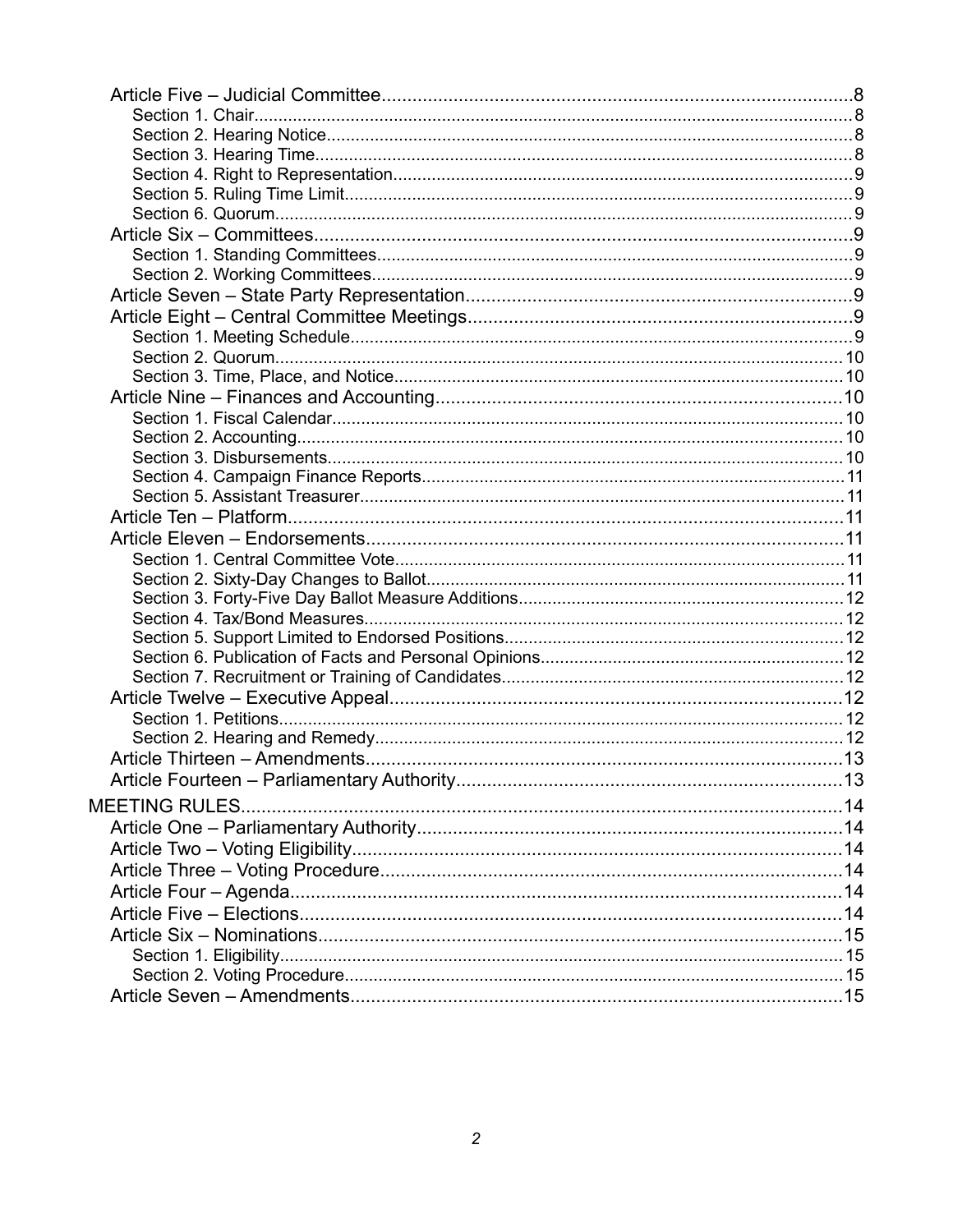# CONSTITUTION

### *Article One – Name*

The name of this organization shall be the "Libertarian Party of Santa Clara County", hereinafter referred to as the "Party".

# *Article Two – Purpose*

The purpose of the Party is to proclaim and implement the Statement of Principles of the national Libertarian Party by engaging in political and information activities within the County of Santa Clara in the State of California.

# *Article Three – Central Committee*

If the Bylaws of the Libertarian Party of California (LPC) mandate the qualifications to be a county central committee member, the county central committee (hereinafter referred to as "central committee") shall consist of those individuals who so qualify, who live in Santa Clara County or choose to affiliate with Santa Clara County in accordance with the Bylaws of the LPC, and who are not members of any other county central committee.

Otherwise, including if the Bylaws of the LPC provide only an optional or default definition, or if they do not provide a definition at all, the county central committee shall consist of those individuals who: (a) have certified that they oppose the initiation of force as a means of achieving political or social goals, (b) are not registered to vote with any other political party, and (c) have paid dues as set by the Executive Committee. The Executive Committee may by resolution provide that individuals who live in Santa Clara County be considered to have met the dues requirement if they currently qualify for a particular voting, sustaining, or similar membership status in the national LP or the LPC which is based on payment of dues to that organization.

# *Article Four – Organization*

#### *Section 1. Local Units*

The Party may charter local units.

#### *Section 2. Officers*

The officers of the Party shall be a Chair, a Vice-Chair, a Secretary, a Treasurer, and the chair of each Standing Committee. All of these officers shall be elected at the Annual Meeting of the central committee and shall take office immediately upon the close of such meeting and serve thereafter until the final adjournment of the next Annual Meeting.

#### *Section 3. Executive Committee*

The Executive Committee shall be responsible for the control and management of all of the affairs, properties, and funds of the Party consistent with this Constitution, its By-laws, and any Resolutions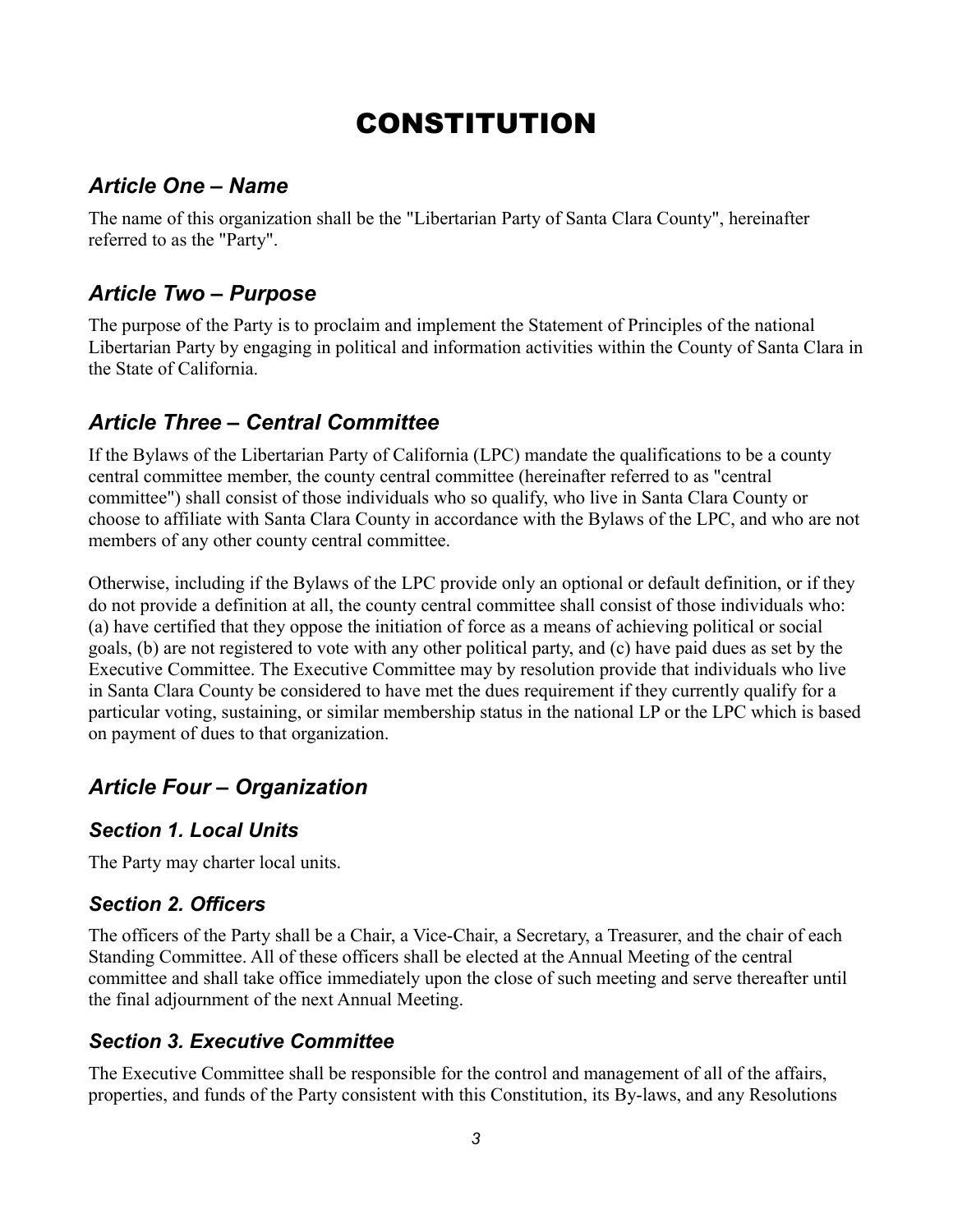which may be adopted at central committee meetings.

The Executive Committee of the Party shall be composed of the following:

- a. The elected officers of the Party.
- b. The chair of each Working Committee who is approved at a meeting of the central committee.
- c. The Party's representatives to the Executive Committee of the Libertarian Party of California.

Each Executive Committee member shall take office immediately upon his or her selection and serve thereafter until the selection of his or her replacement or until his or her position is vacated.

#### *Section 4. Judicial Committee*

The Judicial Committee shall be composed of three (3) central committee members elected at the Annual Meeting. The Judicial Committee shall take office immediately upon the close of the Annual Meeting and serve thereafter until the election of new Committee members. A member of the Judicial Committee may not serve on the Executive Committee. The Judicial Committee shall be the final body of appeal within the Party in all matters regarding interpretation of the Constitution, By-laws, Rules, or Resolutions of the Party, subject to the provision that a decision of the Committee may be overturned by a three-fourths vote of any central committee meeting.

# *Article Five – Meetings*

#### *Section 1. Annual Meeting*

The central committee shall hold a meeting each year at a time and place set according to the Bylaws, to hold Party elections, nominate candidates, and conduct such other business as may come before it. This meeting shall be called the Annual Meeting of the central committee.

#### *Section 2. Regular Meetings*

The Executive Committee shall call other meetings of the central committee as required to conduct the business of the Party.

#### *Section 3. Meeting Rules*

The conduct of central committee meetings shall be governed by such Rules as may be adopted or amended at any central committee meeting.

# *Article Six – By-Laws*

The By-laws are subordinate to this Constitution.

# *Article Seven – Amendments*

This Constitution may be amended by a two-thirds vote at any meeting of the central committee provided that the amendment was proposed at the previous meeting, and notification of the proposed amendment accompanied the notice for the meeting at which the amendment will be considered.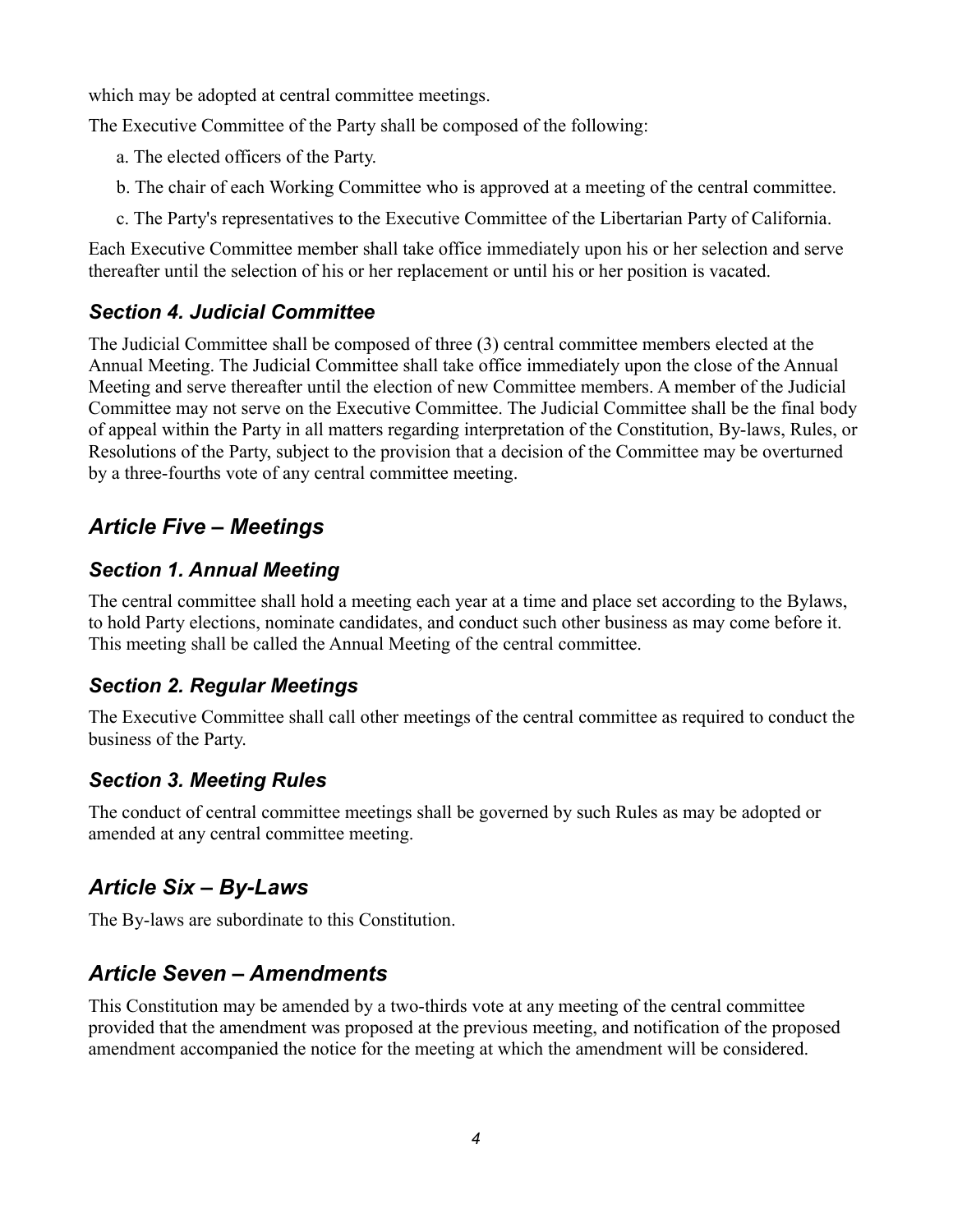# BY-LAWS

# *Article One – Purpose and Scope*

#### *Section 1. Purpose*

The purpose of the Party is to conduct the following activities consistent with the Statement of Principles:

- a. Disseminating Libertarian political philosophy by entering into political information activities.
- b. Nominating and supporting candidates for political offices.
- c. Promoting and coordinating the activities of local units.
- d. Supporting state and national Libertarian Party candidates.

#### *Section 2. Scope*

The Party shall normally conduct its activities only within the county of Santa Clara in the state of California. Any Party activities taking place outside of Santa Clara County must be coordinated with and approved by the Libertarian Party organizations having jurisdiction over the areas affected.

# *Article Two – Local Units*

#### *Section 1. Types*

 Local committees are responsible for organizing and coordinating Party activities within a community. There shall be two types of local committees:

a. For each incorporated city or town located within Santa Clara County there shall be a City (or Town) Committee consisting of all central committee members whose address is within the boundaries of that city or town.

b. For each college, university, or other educational institution with a campus located within Santa Clara County there shall be a Campus Committee consisting of all central committee members who are students, faculty, or staff of that institution.

#### *Section 2. Officers*

Each local committee shall elect a chair at least annually, may elect other officers as it deems appropriate, and shall report all such elections to the Party Secretary. The Executive Committee may appoint a chair, or conduct an election for chair by polling members of the local committee, for any local committee that has not conducted its own election for chair within the past 15 months.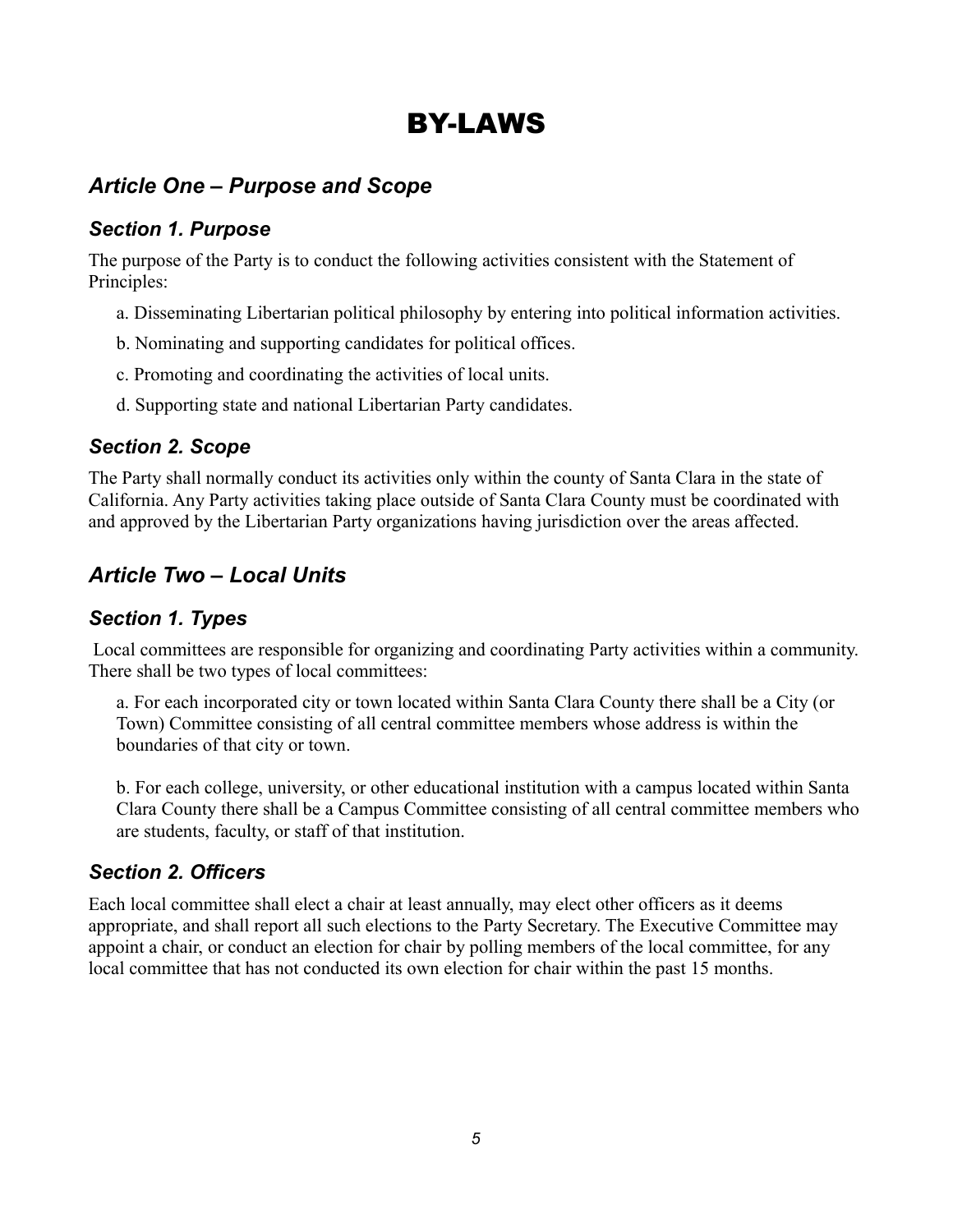# *Article Three – Elected Officers*

#### *Section 1. Qualifications*

Only a person who is a member of the central committee and who has expressed a willingness to serve shall be eligible for election to any elected position of the Party.

#### *Section 2. Chair*

The Chair shall preside at all central committee meetings and at all meetings of the Executive Committee. He or she shall be the chief executive officer of the Party.

#### *Section 3. Vice-Chair*

The Vice-Chair shall act as assistant to the Chair, and shall perform the duties of the Chair in the event the Chair is, for any reason, unable to perform the duties of his or her office, or until a new Chair is appointed if the office of Chair becomes vacant.

#### *Section 4. Secretary*

The Secretary shall be the recording officer of the Party.

#### *Section 5. Treasurer*

The Treasurer shall receive, expend, and account for the funds of the Party under the supervision and direction of the Chair and Executive Committee.

#### *Section 6. Membership Chair*

The Membership Chair shall be responsible for activities to maintain and increase Libertarian voter registration and central committee membership.

#### *Section 7. Publicity Chair*

The Publicity Chair shall be responsible for the dissemination of information about the Party to the media and the public.

#### *Section 8. Newsletter Chair*

The Newsletter Chair shall be responsible for publication of a newsletter for dissemination of information about the Party to the members.

#### *Section 9. Campaigns Chair*

The Campaigns Chair shall be responsible for coordinating candidate recruitment, training, and support.

#### *Section 10. Fundraising Chair*

The Fundraising Chair shall be responsible for coordinating fundraising activities.

#### *Section 11. Activities Chair*

The Activities Chair shall be responsible for coordinating activities intended to involve, motivate, and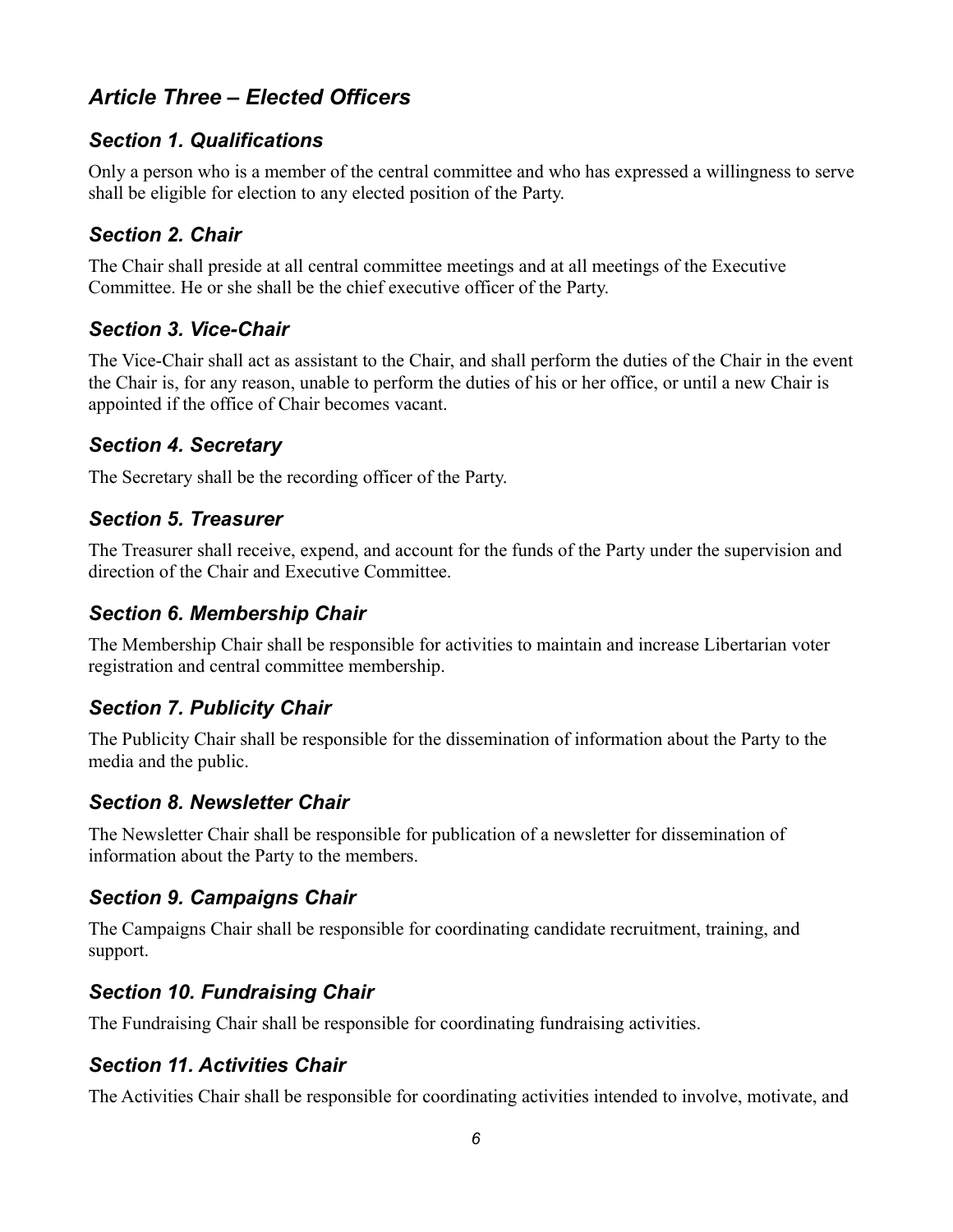inspire members.

#### *Section 12. Suspension*

An officer may be suspended from office by a two-thirds vote of the Executive Committee. The office of a suspended officer shall be declared vacant unless the suspended officer appeals his or her suspension to the Judicial Committee within three (3) days of notification of suspension.

#### *Section 13. Appeal*

Upon appeal by the suspended officer, the Judicial Committee shall set the date of a hearing. Following the hearing, the Judicial Committee shall rule to either uphold the suspension, thereby vacating the office, or restore the officer to full authority. A failure to rule shall be deemed as restoring the officer to full authority.

#### *Section 14. Vacancies*

The Executive Committee shall appoint new officers, including the Chair, if vacancies or suspensions occur, such officers to complete the term of the office vacated.

# *Article Four – Executive Committee*

#### *Section 1. Meeting Notification*

The Executive Committee shall meet at such time and place as may be determined by action of the Committee, by call of the Chair, or by the written request of one-third or more of the members of the Executive Committee. A written or verbal notice of the time and place of all meetings shall be given to each member of the Executive Committee not less than three (3) days prior to said meeting. Meetings may be held that include use of an electronic communication system which allows the normal rules of parliamentary procedure to be followed, including specifically the capability for simultaneous aural communication among all participants. A majority of the members of the Committee shall constitute a quorum for any meeting.

#### *Section 2. Transaction of Business by Mail*

The Executive Committee may, without meeting together, transact business by mail, by voting on questions submitted to them by or with the approval of the Chair. Two weeks shall be allowed for the return of the votes thereon by mail to the Party Secretary. If, at the expiration of the applicable period, the quorum of the Executive Committee have not returned their votes, the measure being voted upon shall be deemed to have failed; in all other cases, a majority of the votes returned shall carry the measure except where a higher vote is required by the Constitution or By-laws.

The Secretary must preserve all such votes until the next meeting of the Executive Committee, at which meeting the Executive Committee shall order the disposition of such votes.

#### *Section 3. Transaction of Business Online*

a. The Executive Committee may transact business online, by voting on motions proposed by any Executive Committee member. The Secretary shall designate for the recording of proposals and votes an online facility which is available to all Executive Committee members and which is capable of supporting the requirements of this section.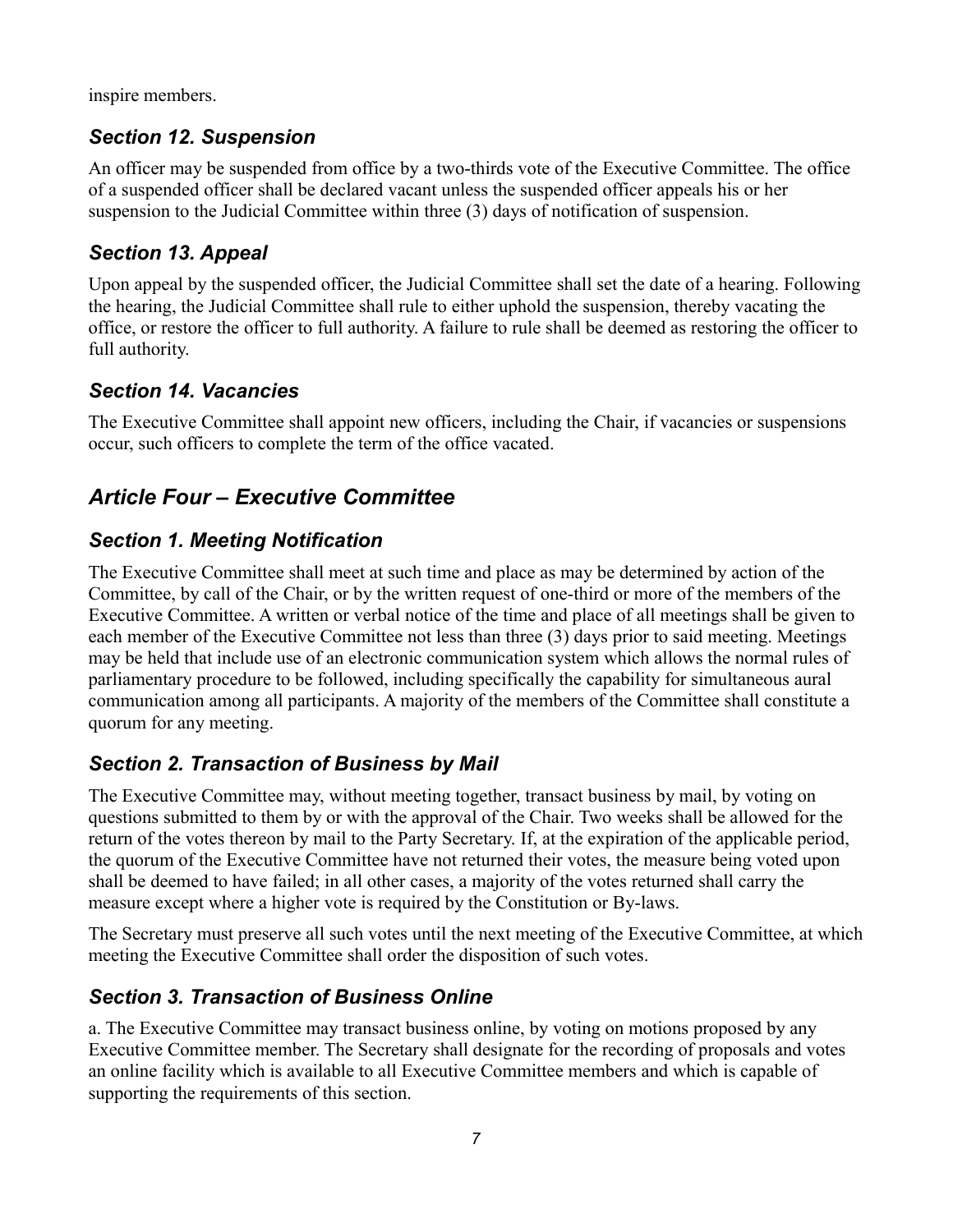b. Motions may be proposed as original motions or as alternatives for a motion already under consideration. An original motion and all of its alternatives (if any) shall constitute a motion group.

c. A motion shall not be eligible for adoption unless votes have been cast on it (including explicit abstentions) numbering a majority of the voting members of the Executive Committee. No motion shall pass unless it is so eligible and it also receives the approval of a majority of those voting (not counting abstentions), or such higher requirement as may be required for approval of that type of motion.

d. Members may cast votes independently on each motion in a group. Members may change their votes, including withdrawing them entirely which may have the effect of making a motion no longer eligible for adoption, at any time before the end of the voting period.

e. The voting period for a motion group shall end when (i) 120 hours have passed since proposal of the original motion, or (ii) 48 hours have passed since the proposal of the most recent eligible alternative, whichever is later. The voting period shall also end if there is any motion in the group on which all Executive Committee members have cast votes (including explicit abstentions).

f. If, at the end of the voting period, more than one motion in the group has sufficient yes votes to pass, the one with the highest number of yes votes shall be considered adopted. In case of a tie for highest number of yes votes, the one most recently proposed shall be considered adopted.

### *Section 4. Proxy Voting*

A member of the Executive Committee may be represented by any central committee member at any meeting of the Executive Committee by written proxy.

#### *Section 5. One Vote Per Person*

Each member of the Executive Committee shall have only one vote, regardless of the number of offices he or she holds.

# *Article Five – Judicial Committee*

#### *Section 1. Chair*

The Judicial Committee shall elect a chair who shall receive all appeals and petitions, and schedule hearings so as to obtain a quorum of the Committee. When a hearing is requested, the chair shall be allowed two (2) days to set the date of the hearing. Hearings and any other meetings may be held that include use of an electronic communication system which allows the normal rules of parliamentary procedure to be followed, including specifically the capability for simultaneous aural communication among all participants.

#### *Section 2. Hearing Notice*

The Judicial Committee must provide at least two (2) days notice to each of the interested parties to a hearing.

#### *Section 3. Hearing Time*

Hearings must be held within 14 days from the time the request is received by the Judicial Committee, unless otherwise specified.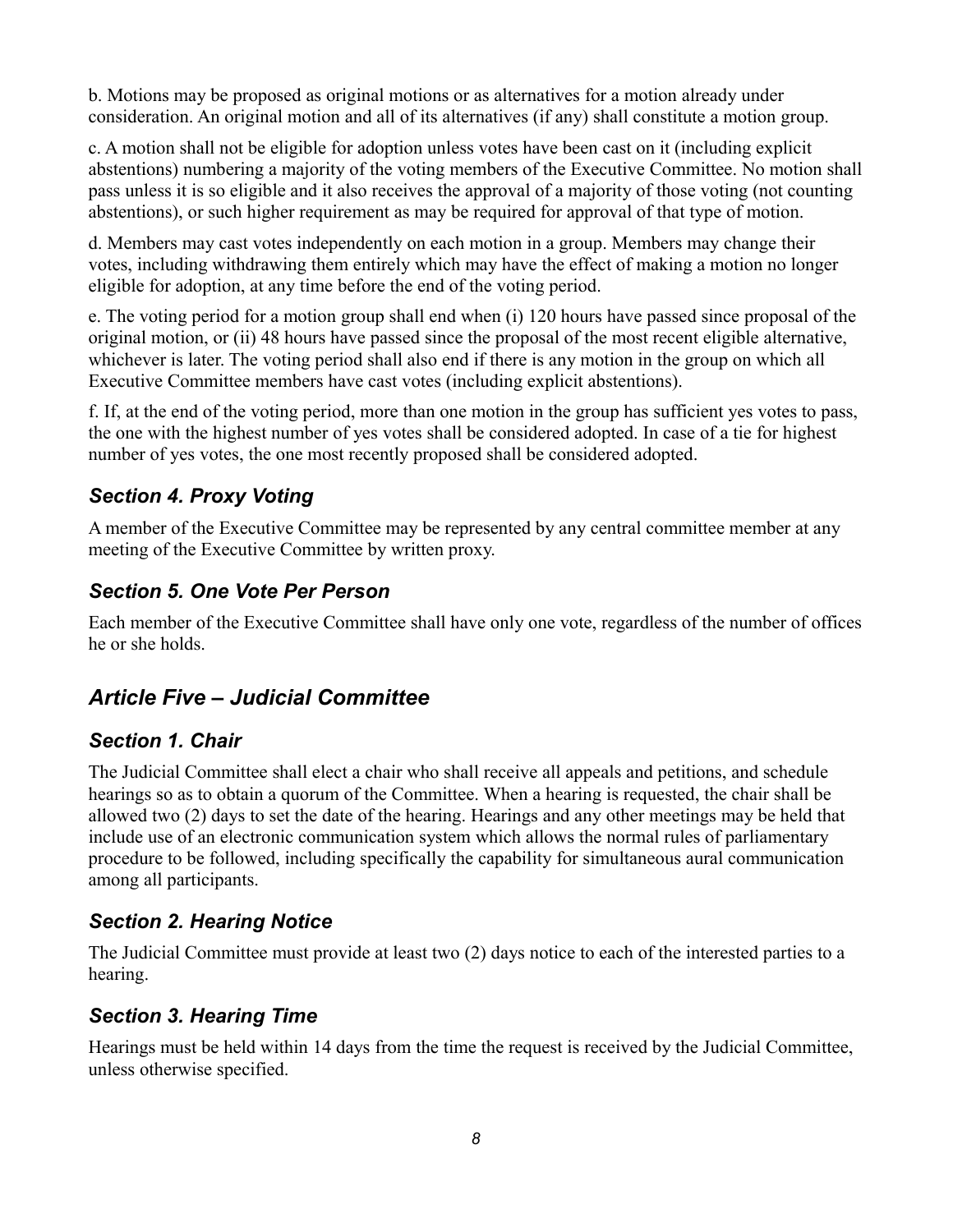#### *Section 4. Right to Representation*

Each party to a hearing shall have the right to represent his or her interests in the manner of his or her own choosing.

#### *Section 5. Ruling Time Limit*

The Judicial Committee must provide a ruling within two (2) days of the conclusion of a hearing, unless otherwise specified.

#### *Section 6. Quorum*

A majority of the members of the Judicial Committee shall constitute a quorum for any meeting.

# *Article Six – Committees*

#### *Section 1. Standing Committees*

There shall be the following Standing Committees:

- Membership
- Publicity
- Newsletter
- Campaigns
- Fundraising
- Activities

The chair of each Standing Committee shall appoint one or more additional members to assist in carrying out his or her responsibilities.

#### *Section 2. Working Committees*

The Executive Committee shall establish such Working Committees as it deems appropriate and shall appoint a chair for each committee. Working Committees shall exist at the pleasure of the Executive Committee.

# *Article Seven – State Party Representation*

The Executive Committee may appoint central committee members to fill those positions in the Libertarian Party of California which are to be selected by the county or regional organization. Such appointments shall be subject to ratification at the next central committee meeting. A meeting may fail to ratify an appointment only by electing a new member to fill the position for which the appointment was made.

# *Article Eight – Central Committee Meetings*

#### *Section 1. Meeting Schedule*

At most three (3) months shall be allowed to elapse between meetings of the central committee.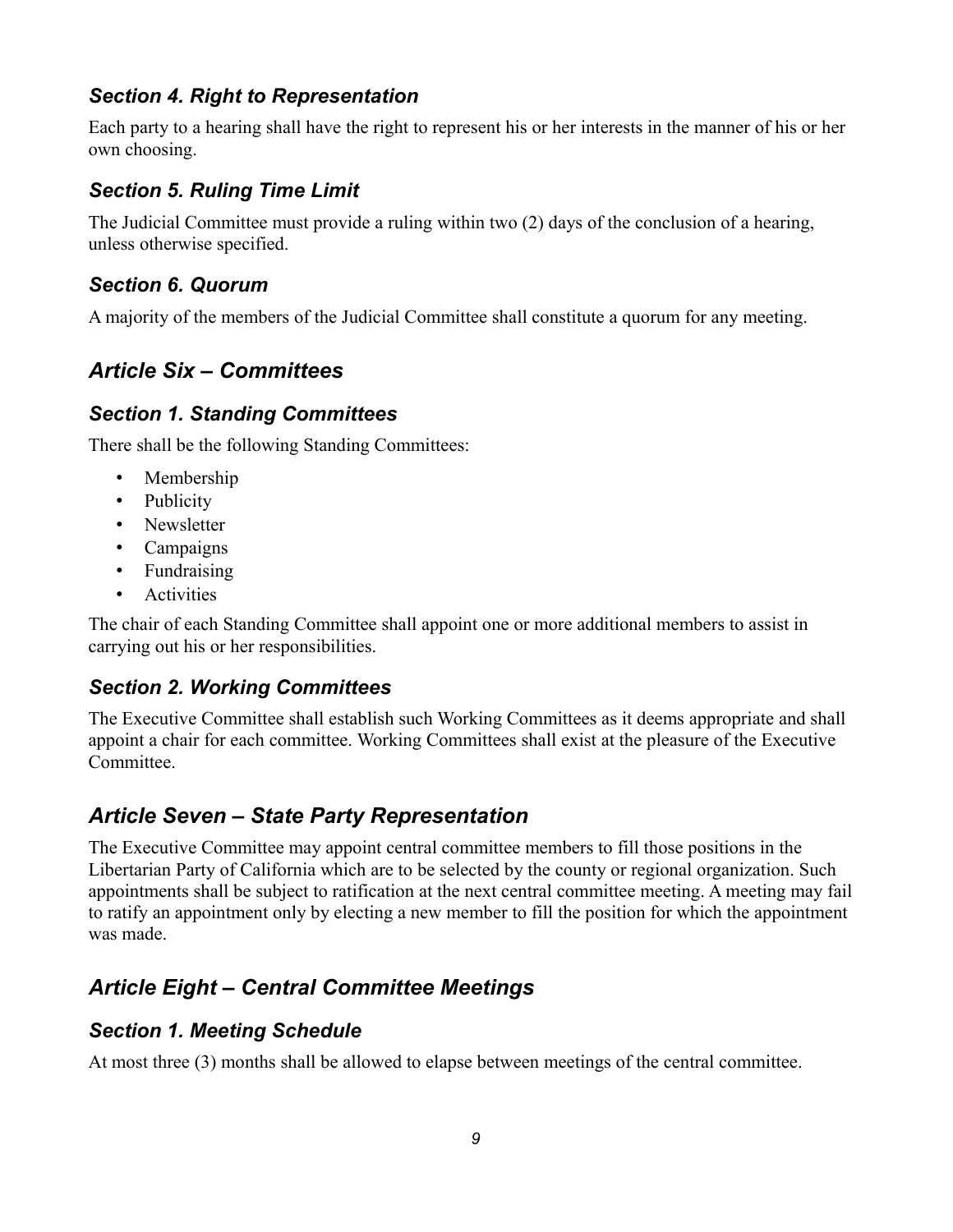#### *Section 2. Quorum*

Fifteen (15) central committee members shall constitute a quorum for any official business meeting. Meetings at which amendments to the Constitution, By-Laws, Meeting Rules, or Platform are to be voted on require a quorum of 25 central committee members.

#### *Section 3. Time, Place, and Notice*

The Executive Committee shall be responsible for setting the time and place of all meetings. A minimum of two (2) weeks notice shall be provided to the central committee membership concerning any meeting.

a. Except as provided for in the immediately following paragraphs, meetings shall be held in person at a location within the boundaries of Santa Clara County.

b. A 2/3 vote of the Executive Committee shall be required to hold a meeting at any other location.

c. A 2/3 vote of the Executive Committee shall be required to hold a meeting in which some or all of the participating members attend electronically. Such a meeting must be conducted using a communication system which allows the normal rules of parliamentary procedure to be followed, including specifically the capability for simultaneous aural communication among all participants.

# *Article Nine – Finances and Accounting*

#### *Section 1. Fiscal Calendar*

The fiscal term of the Party shall coincide with the calendar year.

#### *Section 2. Accounting*

a. The Treasurer shall install and maintain an efficient system of accounts meeting such requirements as may be established by the Executive Committee.

b. The Treasurer shall record in the accounting system all contributions or other funds received and all disbursements, in whatever form, along with such additional documentation as may be required to comply either with campaign finance laws and regulations or with such auditing procedures as may be established by the Executive Committee.

c. The Treasurer shall provide financial statements, to include at least a summary of all funds received, all funds disbursed, all financial assets, and all financial liabilities, to the Executive Committee at least once per quarter.

#### *Section 3. Disbursements*

a. No expenditure greater than \$20 shall be made in cash. The Treasurer may maintain a petty cash fund of no more than \$100 for the purpose of making cash payments, and shall include this cash as an asset in financial statements.

b. Except as provided for in the preceding paragraph, all Party funds shall be kept in, and all disbursements made from, an account at a bank or other financial services entity independent of the Party and approved by the Executive Committee. The Treasurer shall promptly deposit all contributions or other funds received into such an account.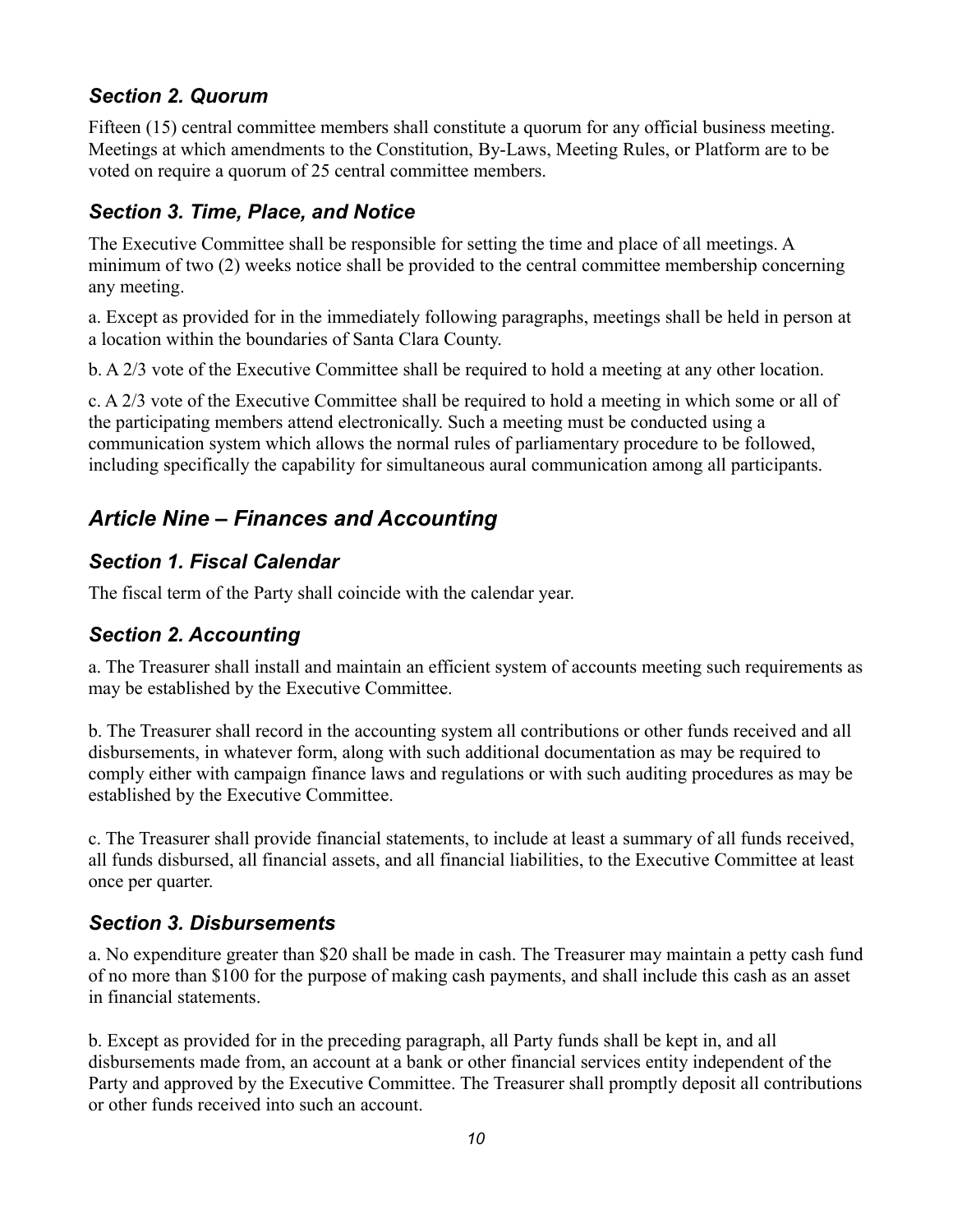c. The Treasurer shall maintain a record of all disbursements, in any form and from any account, including at least the date, payee, and purpose, and shall report this information to the Executive Committee at least monthly.

#### *Section 4. Campaign Finance Reports*

The Treasurer shall be responsible for filing such reports of contributions and expenditures as the Party may be required to file under campaign finance laws and regulations, along with any associated forms, and shall make available to the Executive Committee a copy of all such reports and forms within ten (10) days of them being filed.

#### *Section 5. Assistant Treasurer*

To provide for continuity in the execution of the Treasurer's responsibilities, the Executive Committee shall designate another officer to serve in the additional role of Assistant Treasurer. The Assistant Treasurer shall have access to all financial records and may assist in performing any of the functions of the Treasurer under the direction of the Treasurer. If the Treasurer is unable to perform the functions of that office for any reason, either temporarily or permanently, the Assistant Treasurer shall have the authority to perform all of those functions until the Treasurer is able to resume performing those functions or a new Treasurer has been selected.

# *Article Ten – Platform*

The Party may adopt a Platform, which shall consist of the Statement of Principles of the national Libertarian Party along with planks addressing specific topics. Adoption or amendment of the Platform shall be by vote of the central committee at a meeting for which the notice included a statement that such action would be considered. Adoption of new language, including new planks or modification or replacement of an existing plank, or any amendments affecting more than one plank shall require a 2/3 vote; deletion of a single existing plank may be done by a majority vote.

# *Article Eleven – Endorsements*

#### *Section 1. Central Committee Vote*

Except as provided in Sections 2, 3, and 4 below, the Party shall make endorsements, make recommendations, or otherwise take positions with respect to elections, nominations, measures, or other matters appearing on a public ballot only by a two-thirds vote of the central committee at a meeting the notice for which included a statement that such action would be considered. "Public ballot" includes any general, special, primary, or other election conducted by any level of government.

# *Section 2. Sixty-Day Changes to Ballot*

If, within 60 days of an election,  $(1)$  a new matter is added to the ballot,  $(2)$  a new candidate or other option is added to a matter already on the ballot, or (3) a candidate or option upon which the central committee has previously taken a position is removed from the ballot, the Executive Committee may, by a three-fourths vote, take a position on behalf of the Party with respect to the matter affected by the change.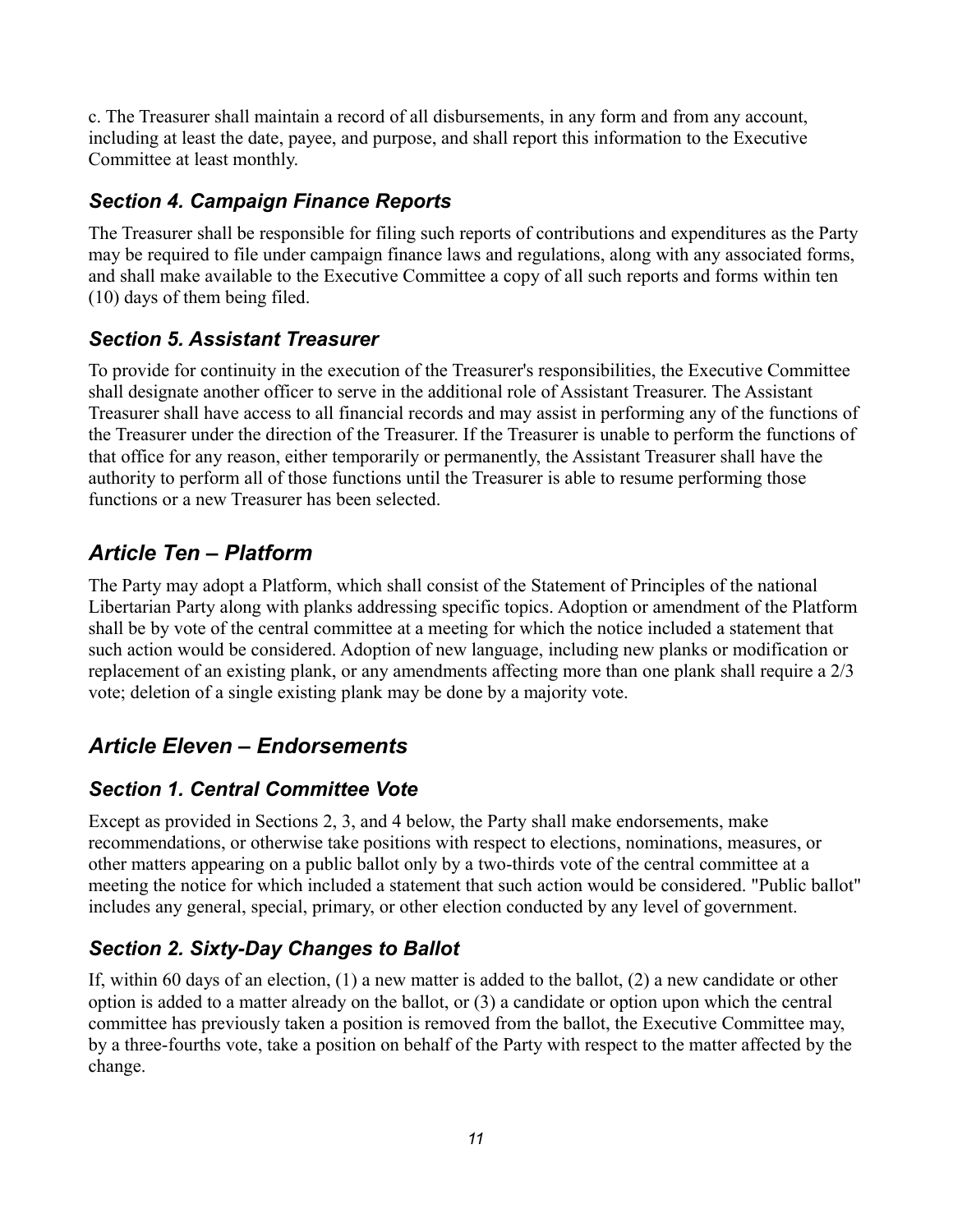### *Section 3. Forty-Five Day Ballot Measure Additions*

If a measure, other than a statewide measure, is placed on the ballot within 45 days of the deadline for submission of ballot arguments, the Executive Committee may, by a three-fourths vote, take a position on that measure on behalf of the Party in order to allow an argument to be submitted by the Party or by one or more Party officers using their Party titles. This position shall be effective only upon actual submission of such an argument to the appropriate election official prior to the deadline.

#### *Section 4. Tax/Bond Measures*

If an effect of a measure would be to create, increase, or extend the time or geographic scope of a tax, or to authorize bonds, the Executive Committee may, by a three-fourths vote, take a position on behalf of the Party in opposition to it. If the primary and stated purpose of a measure is to create a new tax, increase or extend an existing tax, or authorize bonds, the Chair may take a position on behalf of the Party in opposition to it.

#### *Section 5. Support Limited to Endorsed Positions*

No Party officer shall use his office or allow Party funds or other Party resources to be used to support or oppose any candidate or other option in any matter appearing on a public ballot, except in accordance with a position taken by the Party as provided in Sections 1, 2, 3, or 4 of this Article.

#### *Section 6. Publication of Facts and Personal Opinions*

Nothing in this Article shall be construed to prohibit publication in a Party newsletter or on a Party web site of factual material relating to matters appearing on a public ballot, or of signed opinion articles stating the personal opinions of their authors, as long as such opinions are clearly identified as not being official positions of the Party.

#### *Section 7. Recruitment or Training of Candidates*

Nothing in this Article shall be construed to prohibit use of Party resources for the recruitment or training as candidates of Party members who have not yet received an endorsement, as long as no position specifically opposing their candidacy has been taken by the Party.

# *Article Twelve – Executive Appeal*

#### *Section 1. Petitions*

Any action taken by a Party Officer or the Executive Committee may be appealed to the Judicial Committee by the petition of 25 central committee members. A central committee member may only sign one such petition in any six (6) month period.

#### *Section 2. Hearing and Remedy*

The Judicial Committee will hold a hearing to determine whether or not the action in question was within the scope of the Constitution, By-laws, Rules, and Resolutions of the Party. Should the Committee rule that the action was not proper, then the Judicial Committee shall direct such corrective measures as it deems appropriate.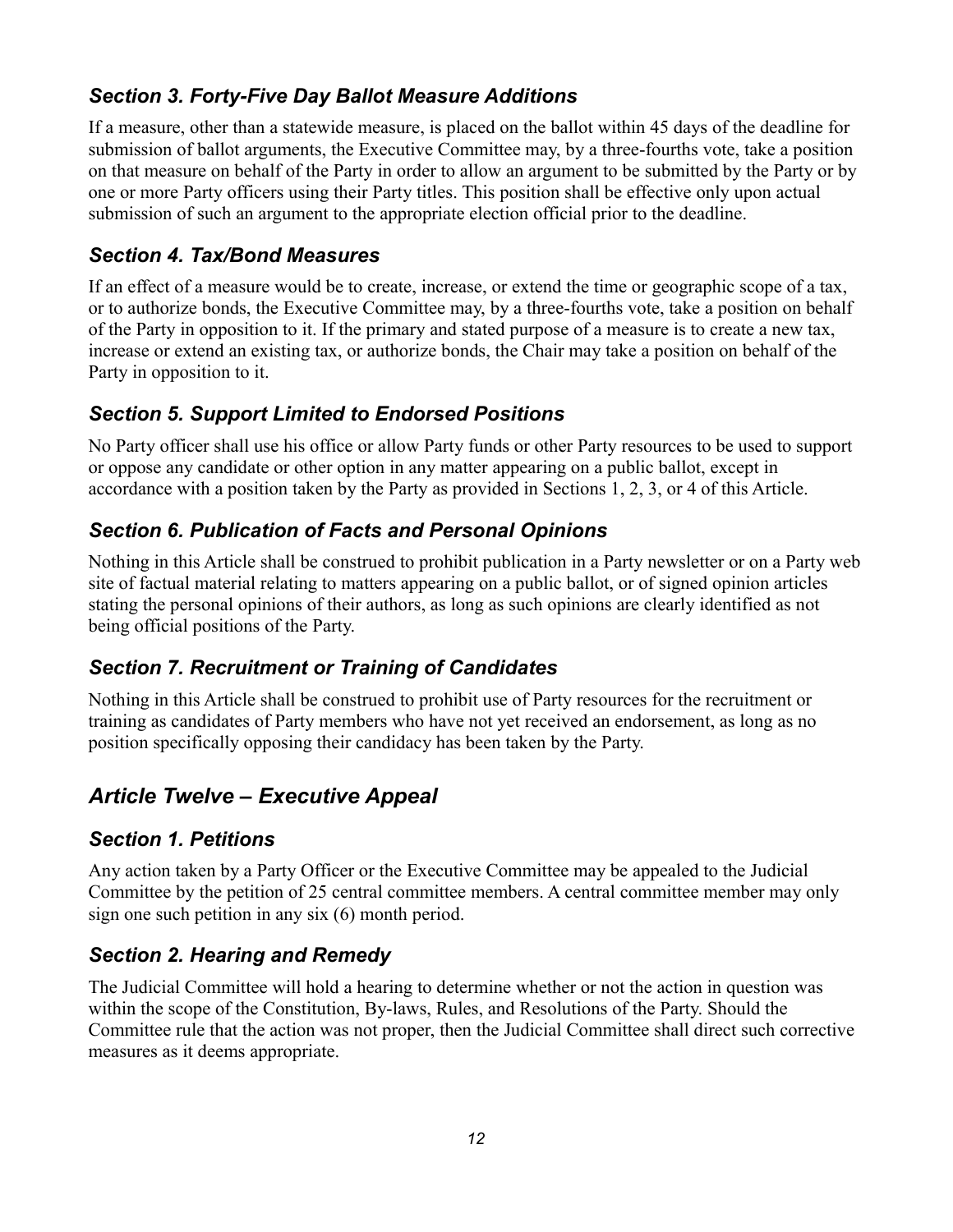### *Article Thirteen – Amendments*

These By-Laws may be amended by a majority vote at any meeting of the central committee provided that the amendment was proposed at the previous meeting, and notification of the proposed amendment accompanied the notice for the meeting at which the amendment will be considered.

# *Article Fourteen – Parliamentary Authority*

Robert's Rules of Order as newly revised shall be the parliamentary authority for all matters of procedure not specifically covered by the Constitution, By-laws, or Rules of the Party.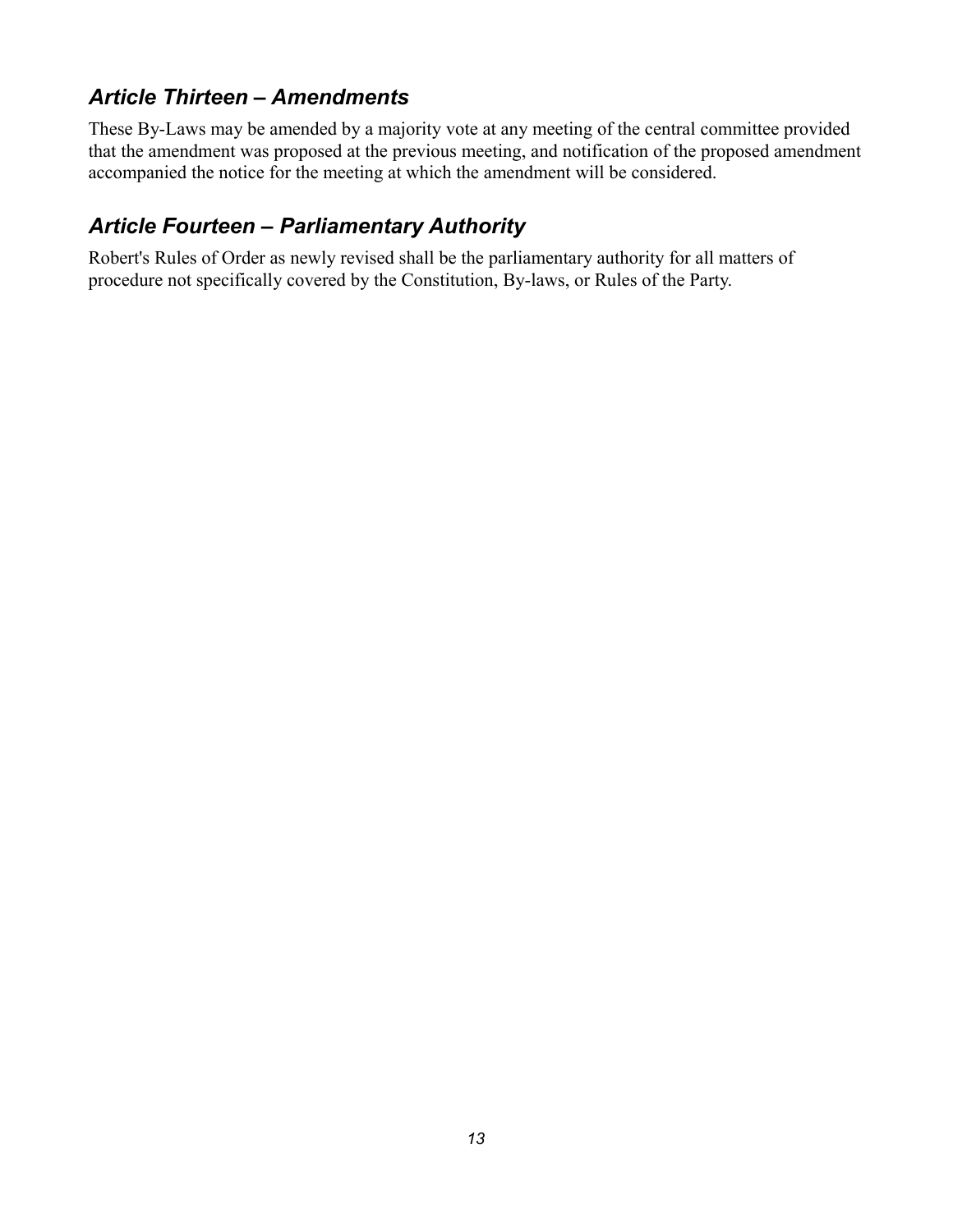# MEETING RULES

# *Article One – Parliamentary Authority*

Robert's Rules of Order as newly revised shall be the parliamentary authority for all matters of procedure not specifically covered by these Rules.

# *Article Two – Voting Eligibility*

All central committee members shall be eligible to vote on all matters. In order to vote on a given matter, a central committee member must be present at the time the vote is taken. Each central committee member present shall have one vote.

# *Article Three – Voting Procedure*

On all matters except elections and nominations, voting will be by voice vote or show of hands. If ten or more central committee members object to the Chair's ruling on the outcome of the vote, a roll call vote will be held.

Voting on elections and nominations will normally be by written ballot or roll call vote, unless a race is uncontested, in which case a voice vote or show of hands may be used.

In any situation which calls for a voice vote or show of hands, an electronic voting method which provides an actual count and allows attendees to observe the votes may be used instead. In any situation which calls for a roll call vote, an electronic voting system which provides a permanent record of each vote and allows attendees to observe the votes may be used instead. In any situation which calls for a written ballot, an electronic voting system which provides an actual count along with a record of the votes which can be independently audited may be used instead.

# *Article Four – Agenda*

The business of a meeting may consist of the following items which shall be conducted in the following order:

- Reports of Party Officers
- Committee Reports
- Resolutions and other business
- Elections
- Nominations of Candidates

# *Article Five – Elections*

Nominations for the Party offices shall be from the floor. For each office, a majority vote will be necessary and sufficient for election.

In cases where no candidate receives a majority vote on the first ballot, runoff votes will be held, dropping the lowest running candidates after each ballot.